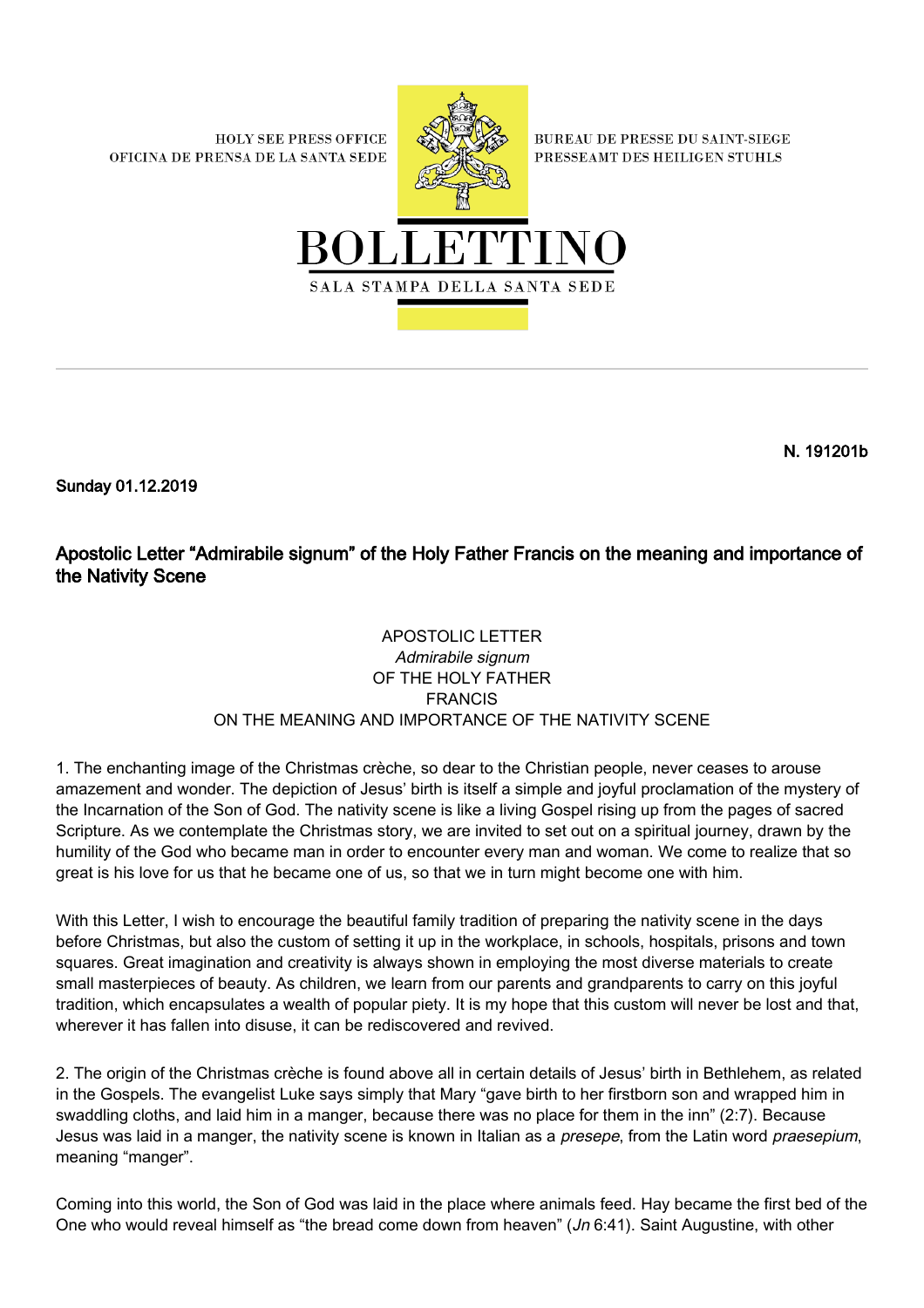Church Fathers, was impressed by this symbolism: "Laid in a manger, he became our food" (Sermon 189, 4). Indeed, the nativity scene evokes a number of the mysteries of Jesus' life and brings them close to our own daily lives.

But let us go back to the origins of the Christmas crèche so familiar to us. We need to imagine ourselves in the little Italian town of Greccio, near Rieti. Saint Francis stopped there, most likely on his way back from Rome where on 29 November 1223 he had received the confirmation of his Rule from Pope Honorius III. Francis had earlier visited the Holy Land, and the caves in Greccio reminded him of the countryside of Bethlehem. It may also be that the "Poor Man of Assisi" had been struck by the mosaics in the Roman Basilica of Saint Mary Major depicting the birth of Jesus, close to the place where, according to an ancient tradition, the wooden panels of the manger are preserved.

The Franciscan Sources describe in detail what then took place in Greccio. Fifteen days before Christmas, Francis asked a local man named John to help him realize his desire "to bring to life the memory of that babe born in Bethlehem, to see as much as possible with my own bodily eyes the discomfort of his infant needs, how he lay in a manger, and how, with an ox and an ass standing by, he was laid upon a bed of hay".[1] At this, his faithful friend went immediately to prepare all that the Saint had asked. On 25December, friars came to Greccio from various parts, together with people from the farmsteads in the area, who brought flowers and torches to light up that holy night. When Francis arrived, he found a manger full of hay, an ox and a donkey. All those present experienced a new and indescribable joy in the presence of the Christmas scene. The priest then solemnly celebrated the Eucharist over the manger, showing the bond between the Incarnation of the Son of God and the Eucharist. At Greccio there were no statues; the nativity scene was enacted and experienced by all who were present.[2]

This is how our tradition began: with everyone gathered in joy around the cave, with no distance between the original event and those sharing in its mystery.

Thomas of Celano, the first biographer of Saint Francis, notes that this simple and moving scene was accompanied by the gift of a marvellous vision: one of those present saw the Baby Jesus himself lying in the manger. From the nativity scene of that Christmas in 1223, "everyone went home with joy".[3]

3. With the simplicity of that sign, Saint Francis carried out a great work of evangelization. His teaching touched the hearts of Christians and continues today to offer a simple yet authentic means of portraying the beauty of our faith. Indeed, the place where this first nativity scene was enacted expresses and evokes these sentiments. Greccio has become a refuge for the soul, a mountain fastness wrapped in silence.

Why does the Christmas crèche arouse such wonder and move us so deeply? First, because it shows God's tender love: the Creator of the universe lowered himself to take up our littleness. The gift of life, in all its mystery, becomes all the more wondrous as we realize that the Son of Mary is the source and sustenance of all life. In Jesus, the Father has given us a brother who comes to seek us out whenever we are confused or lost, a loyal friend ever at our side. He gave us his Son who forgives us and frees us from our sins.

Setting up the Christmas crèche in our homes helps us to relive the history of what took place in Bethlehem. Naturally, the Gospels remain our source for understanding and reflecting on that event. At the same time, its portrayal in the crèche helps us to imagine the scene. It touches our hearts and makes us enter into salvation history as contemporaries of an event that is living and real in a broad gamut of historical and cultural contexts.

In a particular way, from the time of its Franciscan origins, the nativity scene has invited us to "feel" and "touch" the poverty that God's Son took upon himself in the Incarnation. Implicitly, it summons us to follow him along the path of humility, poverty and self-denial that leads from the manger of Bethlehem to the cross. It asks us to meet him and serve him by showing mercy to those of our brothers and sisters in greatest need (cf. Mt 25:31-46).

4. I would like now to reflect on the various elements of the nativity scene in order to appreciate their deeper meaning. First, there is the background of a starry sky wrapped in the darkness and silence of night. We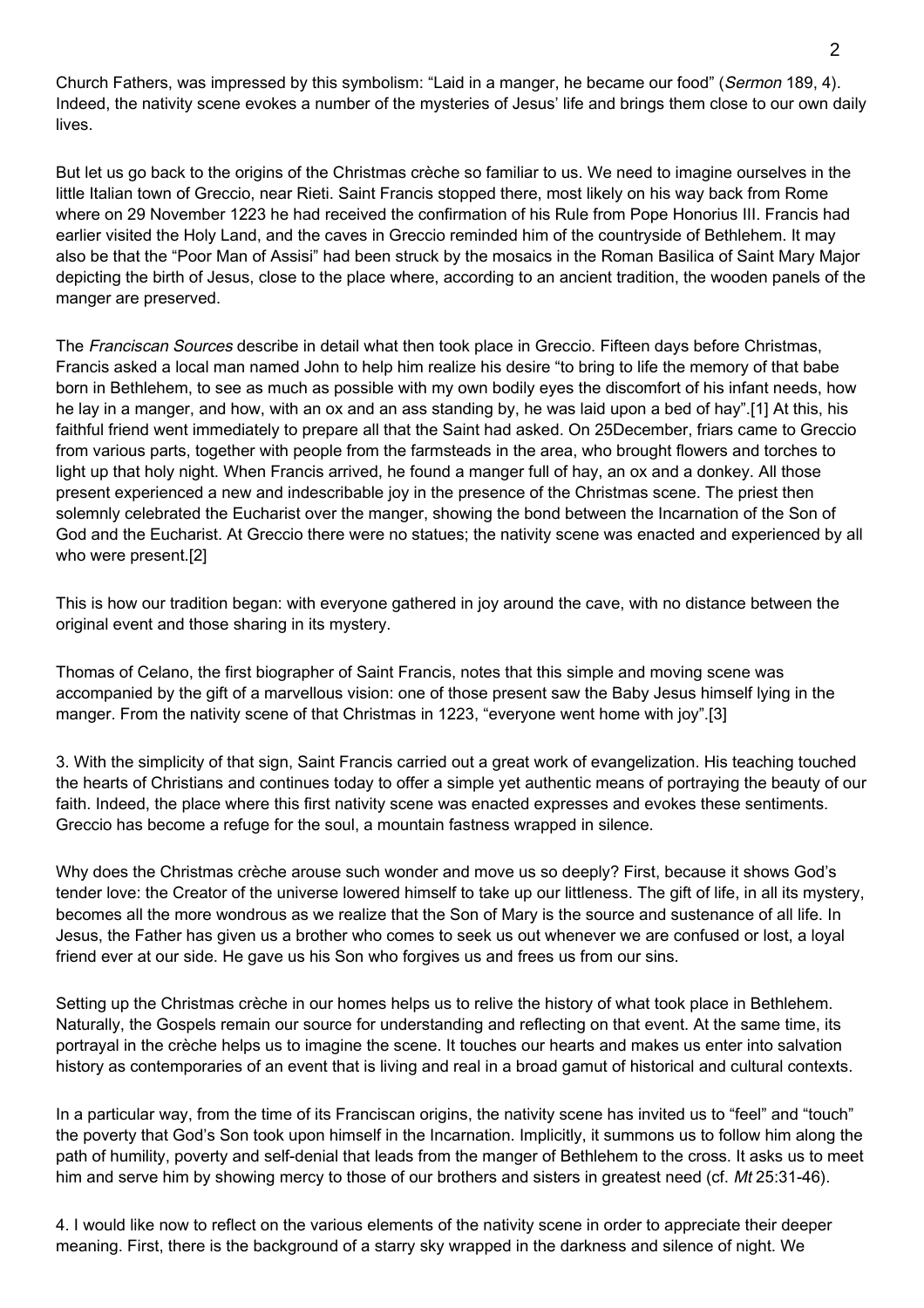represent this not only out of fidelity to the Gospel accounts, but also for its symbolic value. We can think of all those times in our lives when we have experienced the darkness of night. Yet even then, God does not abandon us, but is there to answer our crucial questions about the meaning of life. Who am I? Where do I come from? Why was I born at this time in history? Why do I love? Why do I suffer? Why will I die? It was to answer these questions that God became man. His closeness brings light where there is darkness and shows the way to those dwelling in the shadow of suffering (cf. Lk 1:79).

The landscapes that are part of the nativity scene also deserve some mention. Frequently they include the ruins of ancient houses or buildings, which in some instances replace the cave of Bethlehem and become a home for the Holy Family. These ruins appear to be inspired by the thirteenth-century Golden Legend of the Dominican Jacobus de Varagine, which relates a pagan belief that the Temple of Peace in Rome would collapse when a Virgin gave birth. More than anything, the ruins are the visible sign of fallen humanity, of everything that inevitably falls into ruin, decays and disappoints. This scenic setting tells us that Jesus is newness in the midst of an aging world, that he has come to heal and rebuild, to restore the world and our lives to their original splendour.

5. With what emotion should we arrange the mountains, streams, sheep and shepherds in the nativity scene! As we do so, we are reminded that, as the prophets had foretold, all creation rejoices in the coming of the Messiah. The angels and the guiding star are a sign that we too are called to set out for the cave and to worship the Lord.

"Let us go over to Bethlehem and see this thing that has happened, which the Lord has made known to us" (Lk 2:15). So the shepherds tell one another after the proclamation of the angels. A beautiful lesson emerges from these simple words. Unlike so many other people, busy about many things, the shepherds become the first to see the most essential thing of all: the gift of salvation. It is the humble and the poor who greet the event of the Incarnation. The shepherds respond to God who comes to meet us in the Infant Jesus by setting out to meet him with love, gratitude and awe. Thanks to Jesus, this encounter between God and his children gives birth to our religion and accounts for its unique beauty, so wonderfully evident in the nativity scene.

6. It is customary to add many symbolic figures to our nativity scenes. First, there are the beggars and the others who know only the wealth of the heart. They too have every right to draw near to the Infant Jesus; no one can evict them or send them away from a crib so makeshift that the poor seem entirely at home. Indeed, the poor are a privileged part of this mystery; often they are the first to recognize God's presence in our midst.

The presence of the poor and the lowly in the nativity scene remind us that God became man for the sake of those who feel most in need of his love and who ask him to draw near to them. Jesus, "gentle and humble in heart" (Mt 11:29), was born in poverty and led a simple life in order to teach us to recognize what is essential and to act accordingly. The nativity scene clearly teaches that we cannot let ourselves be fooled by wealth and fleeting promises of happiness. We see Herod's palace in the background, closed and deaf to the tidings of joy. By being born in a manger, God himself launches the only true revolution that can give hope and dignity to the disinherited and the outcast: the revolution of love, the revolution of tenderness. From the manger, Jesus proclaims, in a meek yet powerful way, the need for sharing with the poor as the path to a more human and fraternal world in which no one is excluded or marginalized.

Children – but adults too! – often love to add to the nativity scene other figures that have no apparent connection with the Gospel accounts. Yet, each in its own way, these fanciful additions show that in the new world inaugurated by Jesus there is room for whatever is truly human and for all God's creatures. From the shepherd to the blacksmith, from the baker to the musicians, from the women carrying jugs of water to the children at play: all this speaks of the everyday holiness, the joy of doing ordinary things in an extraordinary way, born whenever Jesus shares his divine life with us.

7. Gradually, we come to the cave, where we find the figures of Mary and Joseph. Mary is a mother who contemplates her child and shows him to every visitor. The figure of Mary makes us reflect on the great mystery that surrounded this young woman when God knocked on the door of her immaculate heart. Mary responded in complete obedience to the message of the angel who asked her to become the Mother of God. Her words,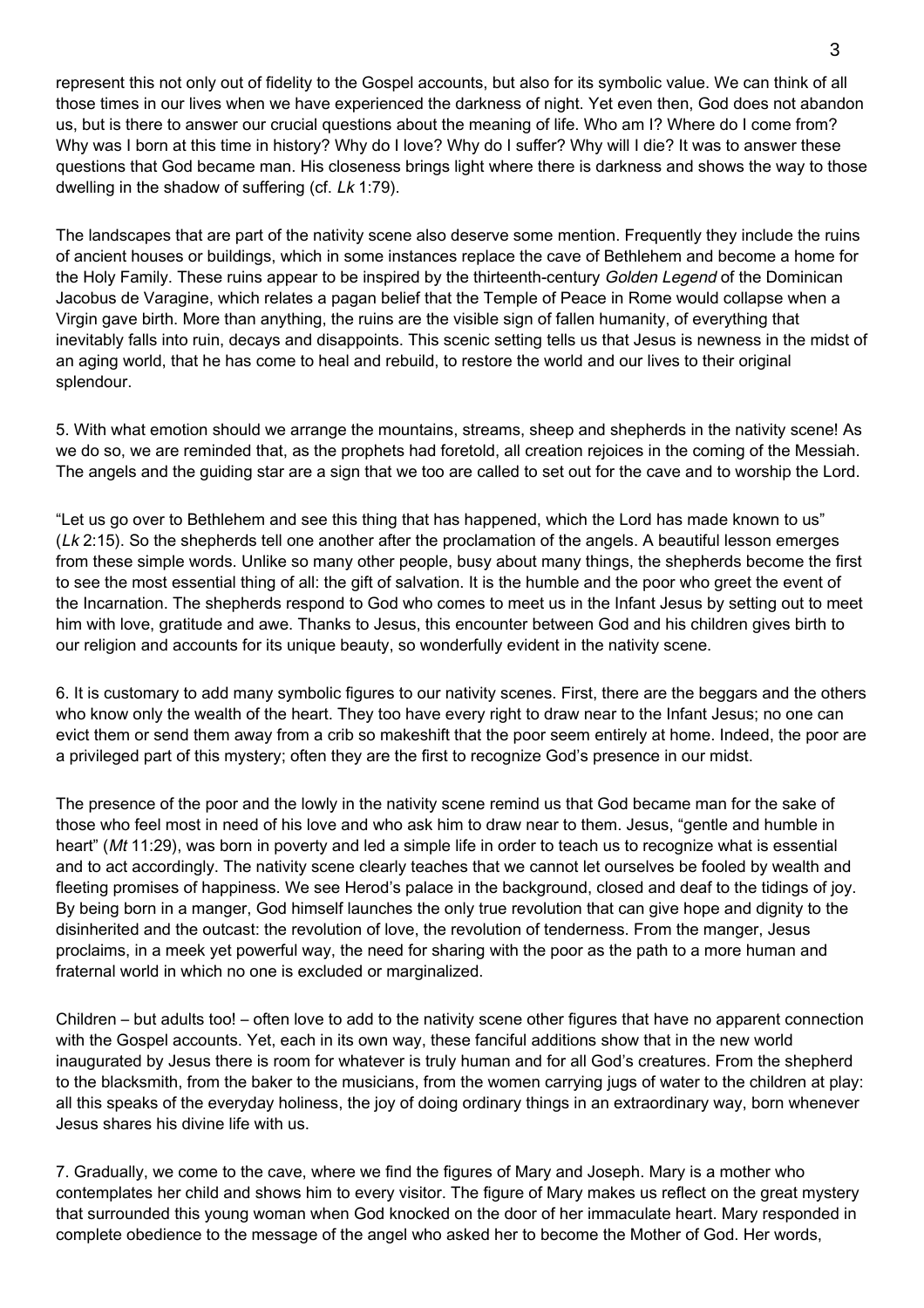"Behold I am the handmaid of the Lord; let it be to me according to your word" (Lk 1:38), show all of us how to abandon ourselves in faith to God's will. By her "fiat", Mary became the mother of God's Son, not losing but, thanks to him, consecrating her virginity. In her, we see the Mother of God who does not keep her Son only to herself, but invites everyone to obey his word and to put it into practice (cf. Jn 2:5).

At Mary's side, shown protecting the Child and his Mother, stands Saint Joseph. He is usually depicted with staff in hand, or holding up a lamp. Saint Joseph plays an important role in the life of Jesus and Mary. He is the guardian who tirelessly protects his family. When God warned him of Herod's threat, he did not hesitate to set out and flee to Egypt (cf. Mt 2:13-15). And once the danger had passed, he brought the family back to Nazareth, where he was to be the first teacher of Jesus as a boy and then as a young man. Joseph treasured in his heart the great mystery surrounding Jesus and Mary his spouse; as a just man, he entrusted himself always to God's will, and put it into practice.

8. When, at Christmas, we place the statue of the Infant Jesus in the manger, the nativity scene suddenly comes alive. God appears as a child, for us to take into our arms. Beneath weakness and frailty, he conceals his power that creates and transforms all things. It seems impossible, yet it is true: in Jesus, God was a child, and in this way he wished to reveal the greatness of his love: by smiling and opening his arms to all.

The birth of a child awakens joy and wonder; it sets before us the great mystery of life. Seeing the bright eyes of a young couple gazing at their newborn child, we can understand the feelings of Mary and Joseph who, as they looked at the Infant Jesus, sensed God's presence in their lives.

"Life was made manifest" (1 Jn 1:2). In these words, the Apostle John sums up the mystery of the Incarnation. The crèche allows us to see and touch this unique and unparalleled event that changed the course of history, so that time would thereafter be reckoned either before or after the birth of Christ.

God's ways are astonishing, for it seems impossible that he should forsake his glory to become a man like us. To our astonishment, we see God acting exactly as we do: he sleeps, takes milk from his mother, cries and plays like every other child! As always, God baffles us. He is unpredictable, constantly doing what we least expect. The nativity scene shows God as he came into our world, but it also makes us reflect on how our life is part of God's own life. It invites us to become his disciples if we want to attain ultimate meaning in life.

9. As the feast of Epiphany approaches, we place the statues of the Three Kings in the Christmas crèche. Observing the star, those wise men from the East set out for Bethlehem, in order to find Jesus and to offer him their gifts of gold, frankincense and myrrh. These costly gifts have an allegorical meaning: gold honours Jesus' kingship, incense his divinity, myrrh his sacred humanity that was to experience death and burial.

As we contemplate this aspect of the nativity scene, we are called to reflect on the responsibility of every Christian to spread the Gospel. Each of us is called to bear glad tidings to all, testifying by our practical works of mercy to the joy of knowing Jesus and his love.

The Magi teach us that people can come to Christ by a very long route. Men of wealth, sages from afar, athirst for the infinite, they set out on the long and perilous journey that would lead them to Bethlehem (cf. Mt 2:1-12). Great joy comes over them in the presence of the Infant King. They are not scandalized by the poor surroundings, but immediately fall to their knees to worship him. Kneeling before him, they understand that the God who with sovereign wisdom guides the course of the stars also guides the course of history, casting down the mighty and raising up the lowly. Upon their return home, they would certainly have told others of this amazing encounter with the Messiah, thus initiating the spread of the Gospel among the nations.

10. Standing before the Christmas crèche, we are reminded of the time when we were children, eagerly waiting to set it up. These memories make us all the more conscious of the precious gift received from those who passed on the faith to us. At the same time, they remind us of our duty to share this same experience with our children and our grandchildren. It does not matter how the nativity scene is arranged: it can always be the same or it can change from year to year. What matters is that it speaks to our lives. Wherever it is, and whatever form